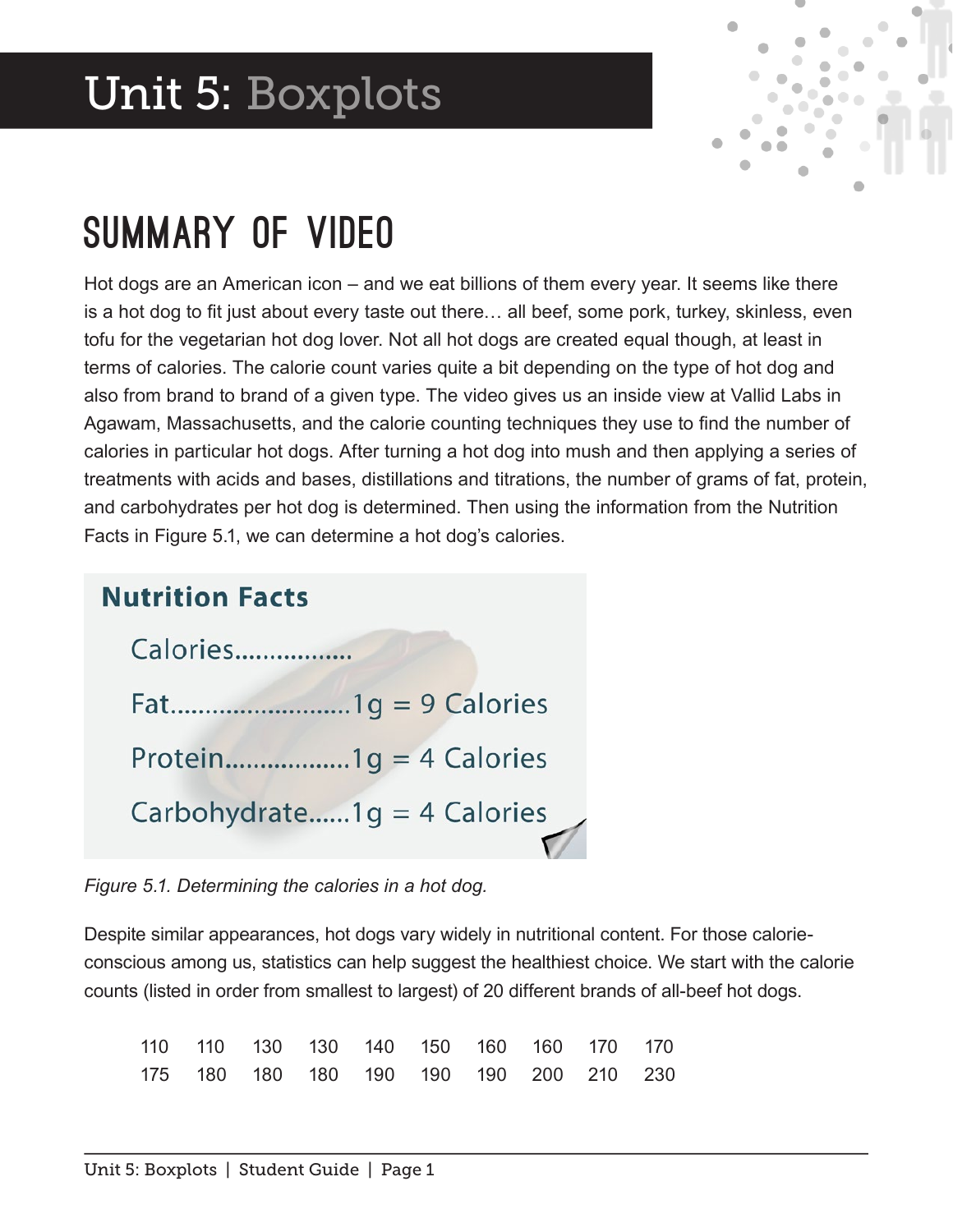You can see that all-beef hot dogs range from 110 calories in the lowest brand to 230 calories in the highest. One way we can describe this distribution numerically is with the median – the number of calories in a typical beef hot dog. Since we have 20 brands, the location of the median is  $(10 + 1)/2$ , which is 10.5. So, we find the median by averaging the 10th and 11th calorie count in the ordered list:

median =  $\frac{170 + 175}{0}$  = 2 172.5 Calories

So, your typical beef hot dog has 172.5 calories.

Next, we add some more numbers to our analysis of the spread of the calorie counts of beef hot dogs. We know the minimum is 110 calories and the maximum is 230 calories. However, we also need some information about the numbers in between. For that we can determine the quartiles. These are values one-quarter and three-quarters up the ordered list of calories. The first quartile – also known as  $Q_1$  – has 25% of the ordered observations at or below it. It is the median of the lower half of the data:

110 110 130 130 140 150 160 160 170 170

The median of this 10 number set is between the fifth and sixth data value:  $Q_1 = 145$ . Now, we turn our attention to the third quartile – also known as  $\mathbf{Q}_3$  – which has 75% of the ordered observations at or below it. To find  $Q_3$ , take the median of the upper half of the data:

175 180 180 180 190 190 190 200 210 230

The median of these 10 upper numbers gives us  $Q_3 = 190$ .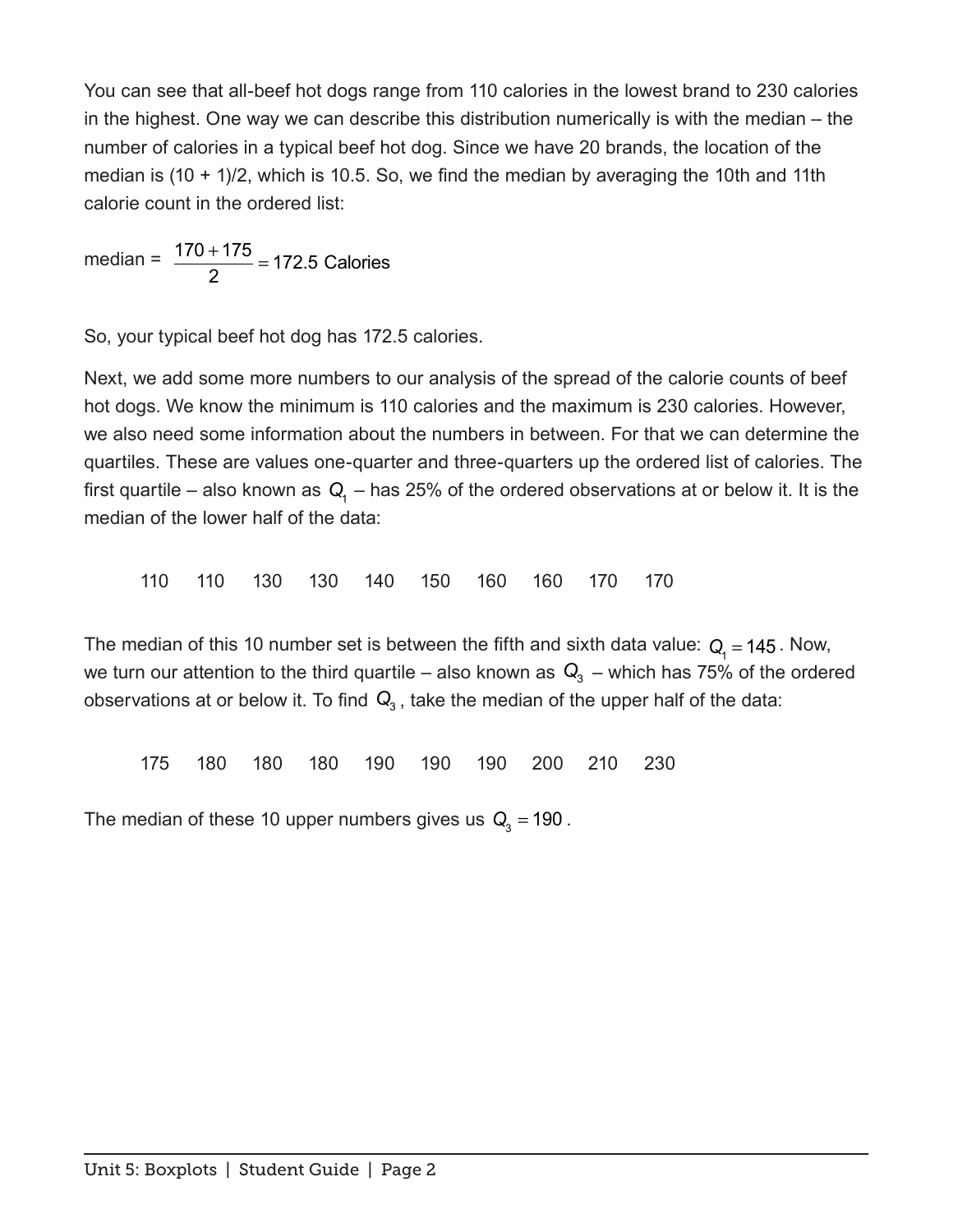So, with our minimum, frst quartile, median, third quartile, and maximum, we have what is called the five-number summary, which we've summarized in Figure 5.2.



*Figure 5.2. The fve-number summary of all-beef hot dog calories.*

The five-number summary gives us a nice snapshot of both the center and spread of the data. The median marks the center. The first and third quartiles contain between them the middle half of the data. We can measure the spread of the inner 50% of the data by the interquartile range (IQR):

 $IQR = Q_3 - Q_1$ 

The two extremes show how far out the data extends. We can measure that spread using the range:

range = maximum – minimum

In statistics, the best description of data often combines the precision of numbers with the clarity of pictures. A boxplot (or box-and-whisker plot) is a graphic display of the fve-number summary. Figure 5.3 shows a boxplot of the all-beef hot dog calories. The box spans the first and third quartiles, the median is marked inside the box, and whiskers extend out to the extremes.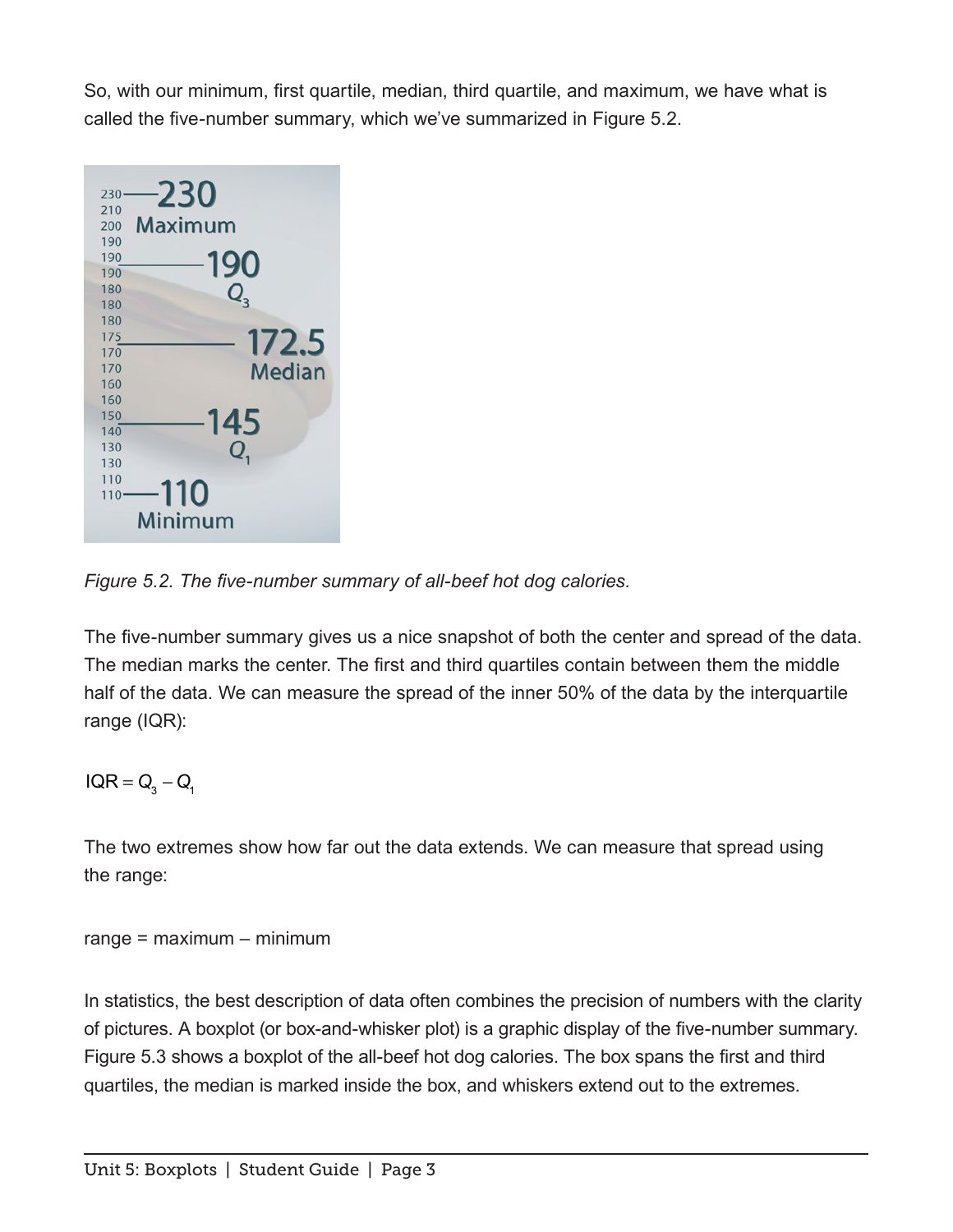

*Figure 5.3. Boxplot of all-beef hot dog calories.*

Boxplots don't show a distribution in detail the same way that a stemplot or histogram would, but boxplots can be a great way to make a quick side-to-side comparison of a few distributions. Take a look at Figure 5.4 comparing the calories of beef, poultry, and veggie hot dogs.



*Figure 5.4. Comparing calories of beef, poultry, and veggie hot dogs.*

Notice that the median of the poultry hot dogs is below the minimum for the beef hot dogs. So, half of the brands of poultry hot dogs have fewer calories than the lowest calorie brand of allbeef hot dogs. Now, check out the boxplot for the vegetarian hot dog. Notice that at least one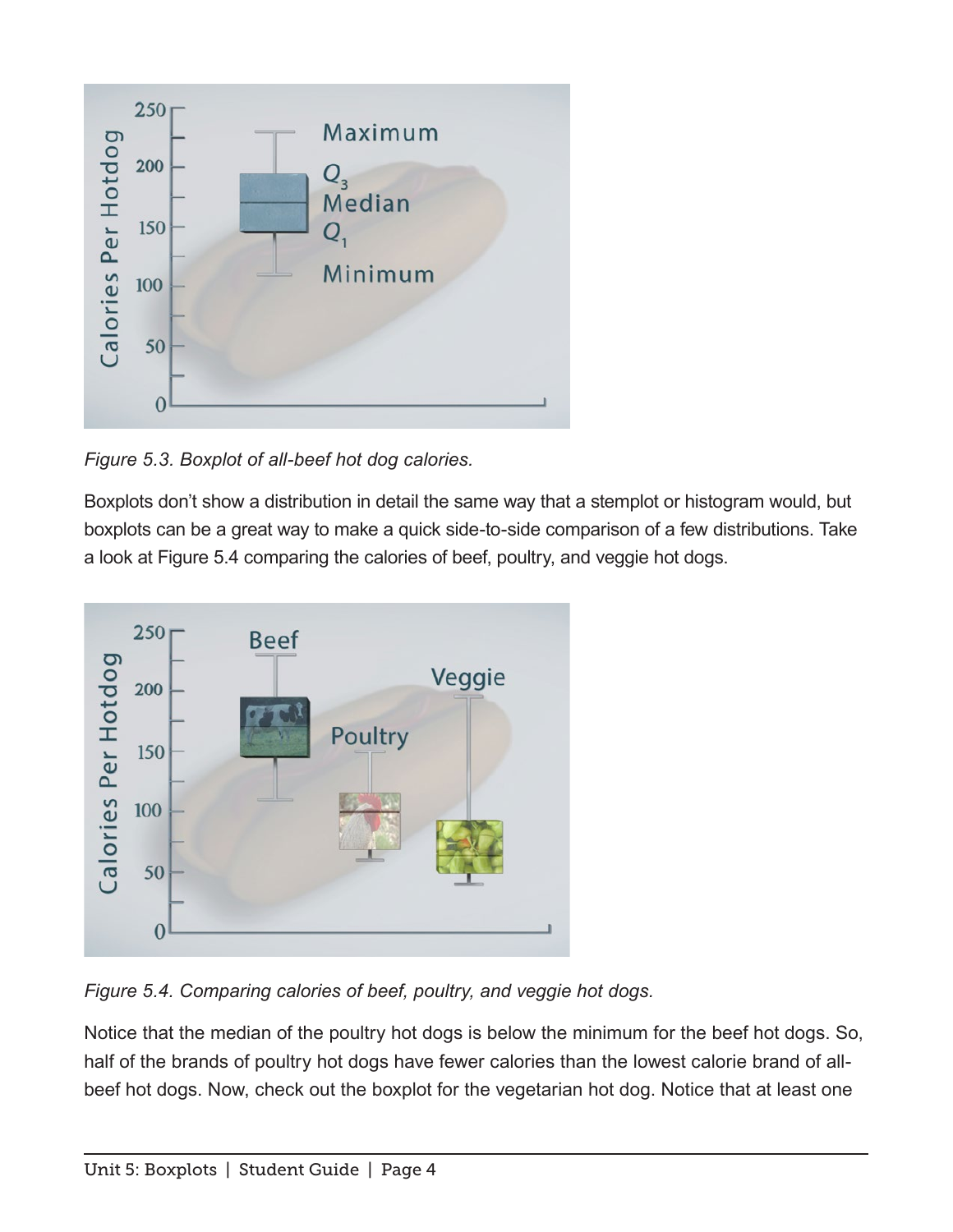veggie brand has more calories than three quarters of the beef hot dogs!

So, now we can add boxplots to the list of ways we can graphically represent data – and, as shown by the hot dogs, this method allows for easy comparisons between groups.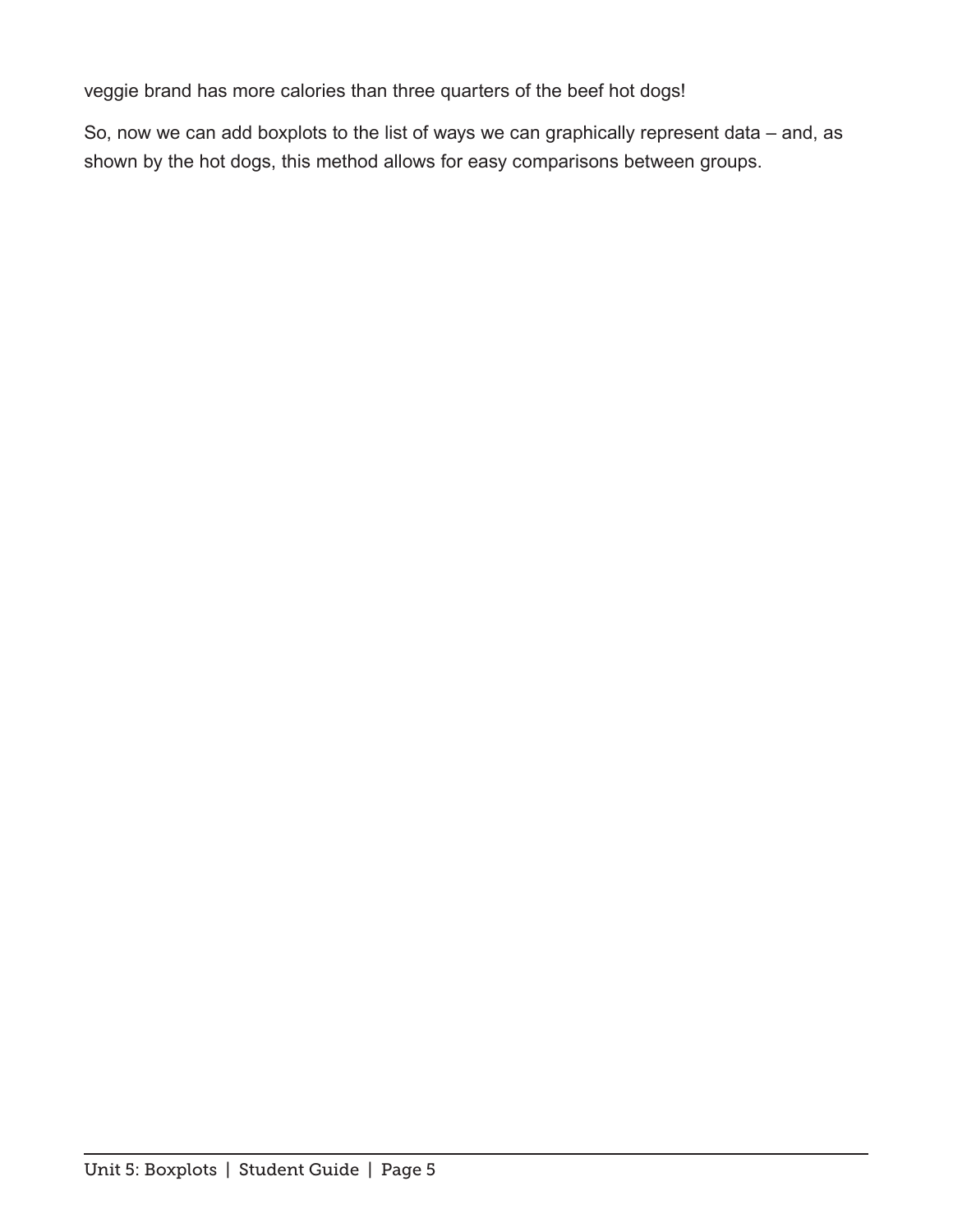# STUDENT LEARNING OBJECTIVES

A. Recognize that a basic numerical description of a distribution requires both a measure of center and a measure of spread.

B. Use the quartiles and the extremes to provide information about the unequal spread in the two sides of a skewed distribution.

C. Use the  $1.5 \times$  IQR rule to identify outliers.

D. Be able to calculate the quartiles and give the five-number summary of a data set of moderate size (say *n* ≤ 100).

E. Understand that boxplots provide less detail than stemplots or histograms but are especially useful for comparing several distributions.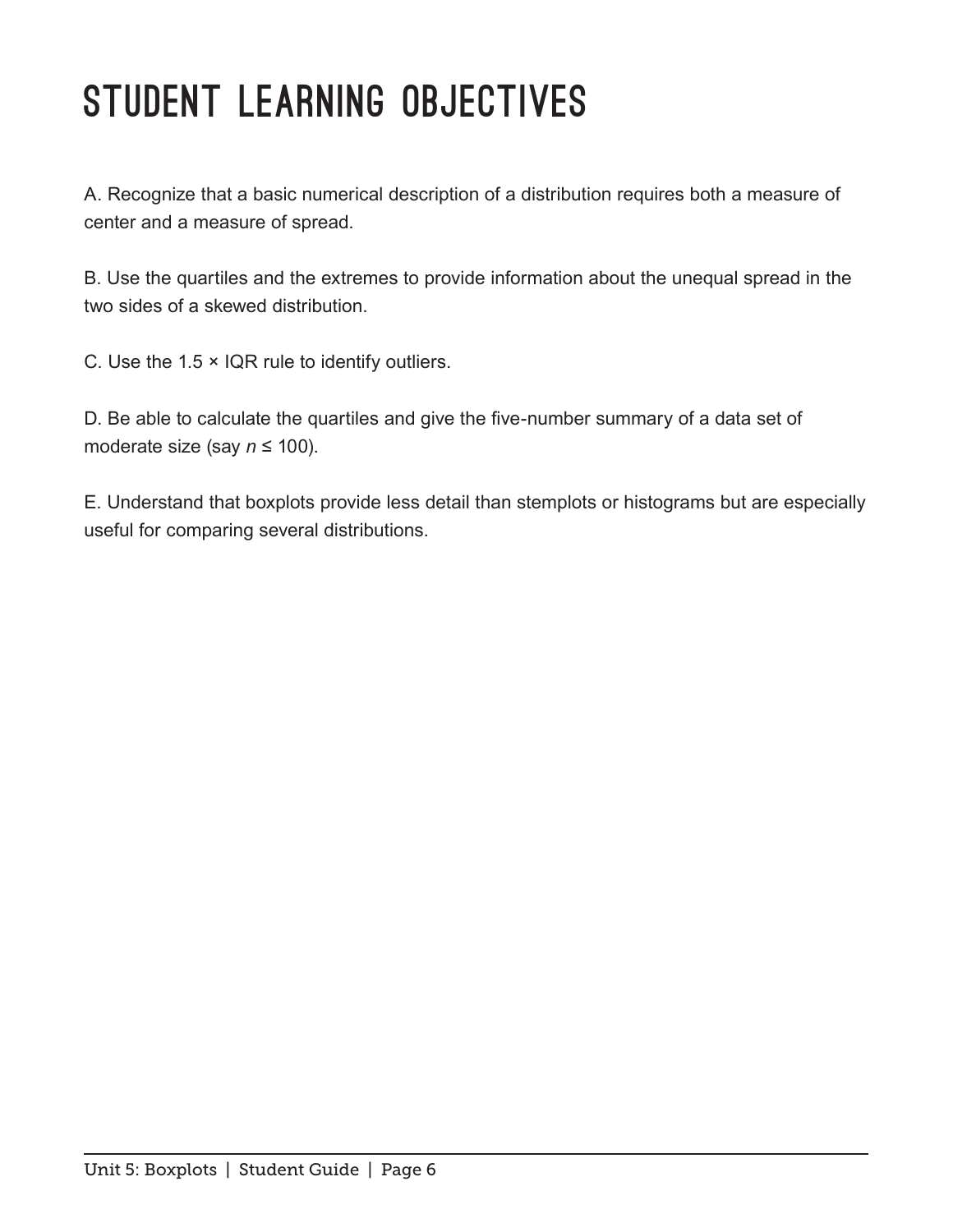# Content Overview

The topic of this unit is the **five-number summary** and its associated graph, the **box-and**whisker plot or boxplot. The five-number summary of a set of data consists of the minimum, **frst quartile**, median, **third quartile** and maximum. You already know how to calculate the minimum, median, and maximum. In this overview, we will provide algorithms for calculating the quartiles. It should be noted, however, that there are several different algorithms for calculating the quartiles. So, check with your textbook or software to see how it calculates quartiles.

First, we discuss a rationale for the five-number summary for describing a data set. The fivenumber summary provides information on both the center of a distribution and its spread. The median is a useful measure of the *center* of a set of observations. The median is the midpoint, the point with half of the data at or below it and half above. However, the median alone is not an adequate description of a set of data. For example, it is not enough to know that the median number of candies in bags of candy is 60 pieces. It is quite a different story if (1) some bags have as few as 40 and others have as many as 75 compared to (2) some bags have as few as 55 and others have as many as 65. To quantify these two situations, we'll need information about the *spread* or *variability* of the data.

Because the median is the "halfway" point in a data set, one way to show spread is by giving the two quartiles along with the median. The first quartile is the one-quarter point in the data: one-fourth of the data values are at or below the frst quartile and three-quarters above. The third quartile is the three-quarters point, with three-quarters of the data at or below it. The two quartiles capture the middle half of the data between them. So, the distances from the median out to the quartiles and between the quartiles show how spread out the data are, or at least how spread out the middle 50% of the data are. The distances between the first and third quartiles,  $Q_3 - Q_1$ , is called the **interquartile range** or **IQR**.

To calculate the quartiles, frst locate the median in an ordered data list. The median divides the ordered data into a lower half and an upper half.

- If there is an odd number of data values, the median is the middle data value in the ordered list. Omit this value when forming the lower half and upper half of the ordered data.
- If there is an even number of observations, the median is between the middle two data values. So, the ordered data can be divided into a lower half and upper half about the median.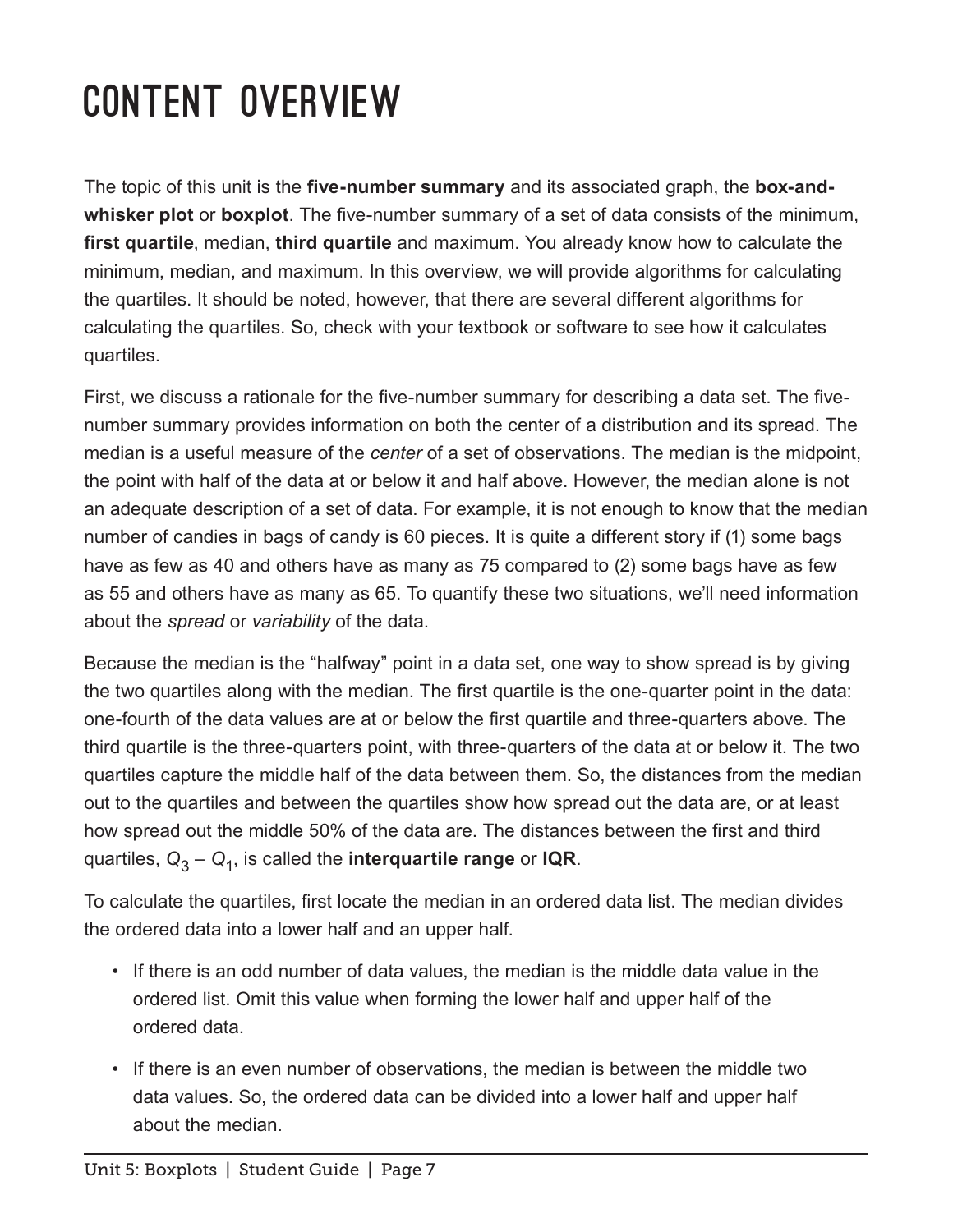The first quartile,  $Q_1$ , is the median of the lower half of the ordered data and the third quartile, *Q*3, is the median of the upper half of the ordered data.

So far, we have discussed using the median to describe the center of a distribution and the interquartile range to describe the spread of the middle half of the data. We can add information about how far the data are spread by giving the distances from the median out to the minimum and maximum data values and between the minimum and maximum. The distance between the minimum and maximum, maximum – minimum, is called the **range**.

Now, we work through an example. Grades from an exam are displayed in the stemplot in Figure 5.5. We use the stemplot to order the test scores from smallest to largest.

*Figure 5.5. Stemplot of test scores.*

Since *n* = 20, the median is at the (20 + 1)/2 or 10.5 position, midway between 82 and 85; hence, the median = 83.5. The median divides the data into a lower half and upper half:

| Lower half: 40  41  68  69  72  76  79  79  80  82 |  |  |  |  |  |
|----------------------------------------------------|--|--|--|--|--|
| Upper half: 85 86 87 88 88 90 91 92 93 96          |  |  |  |  |  |

The median of the lower half is at the (10 + 1)/2 or 5.5 position, midway between 72 and 76; so,  $Q_1 = 74$ . The median of the upper half is midway between 88 and 90; so,  $Q_3 = 89$ .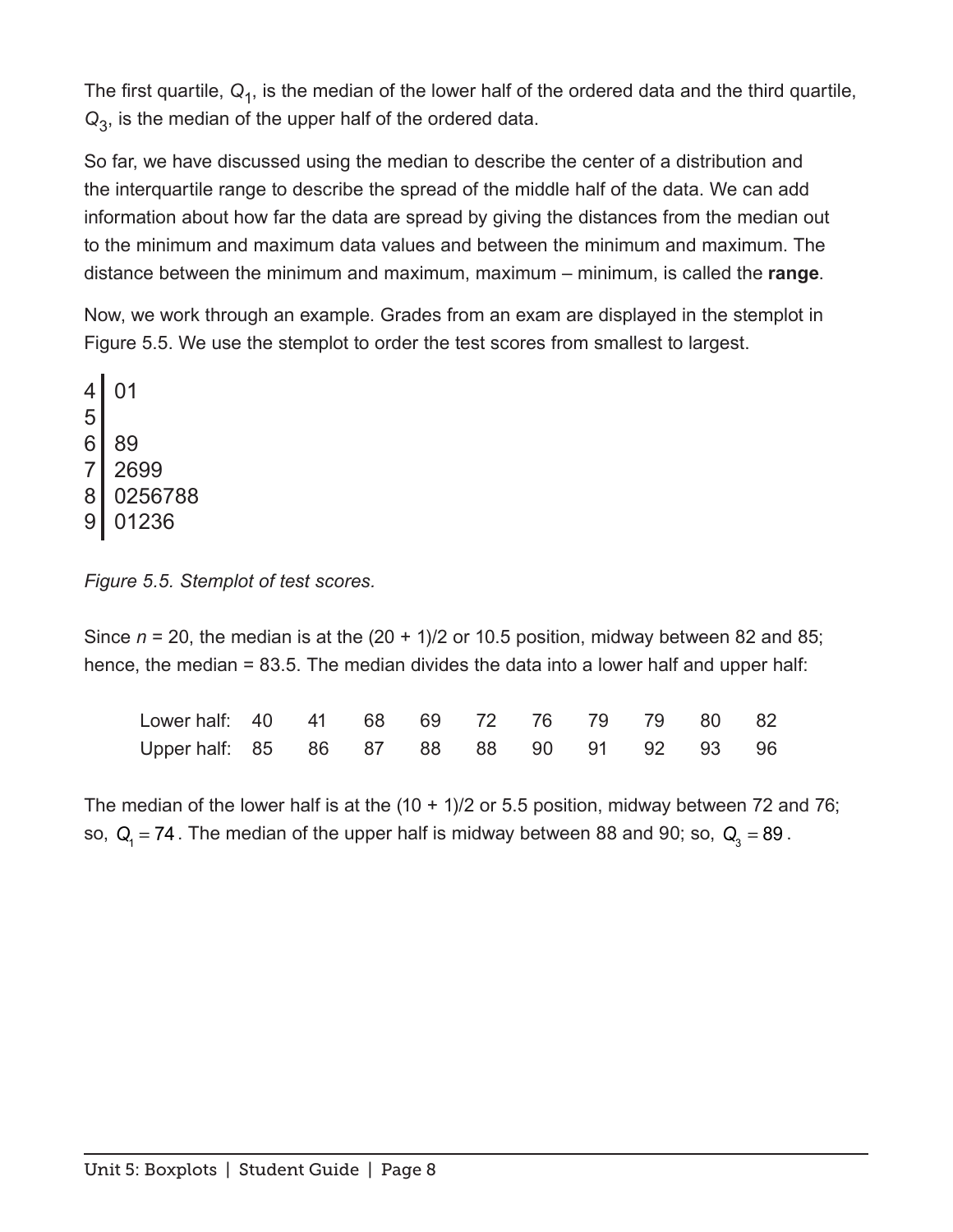Here's our five-number summary of the exam grades:

minimum = 40,  $Q_1$  = 74, median = 83.5,  $Q_3$  = 89, maximum = 96

We can use the median, 83.5, as a measure of center for the test scores. The spread of the middle 50% of the test scores is given by the interquartile range,  $IQR = 89 - 74 = 15$ . The spread as measured from the smallest test score to the largest is given by the range  $= 96 - 40$ = 56. Notice that the overall spread of the test scores is more than three times the spread of the middle 50% of the test scores.

In its basic form, a **boxplot** (or **box-and-whisker plot**) is a graphical display of the fvenumber summary. It can be drawn either vertically or horizontally depending on your preference. Once you have the five-number summary, it takes only three steps to draw a basic boxplot as outlined below.

#### **Constructing a Basic Boxplot**

The instructions below are for horizontal boxplots but easily can be adapted for vertical boxplots.

**Step 1:** Draw a number line. Add a scale that begins at or below the minimum and ends at or above the maximum.

**Step 2:** Directly above the number line, draw a rectangular box that extends from *Q*<sup>1</sup> to  $Q_3$ . Divide the box with a vertical line at the median.

**Step 3:** Draw two whiskers: one from the middle left side of the box to the minimum and the other from the middle right side of the box to the maximum.

Figure 5.6 shows the result of applying these steps to create a basic boxplot from the fvenumber summary for the test scores.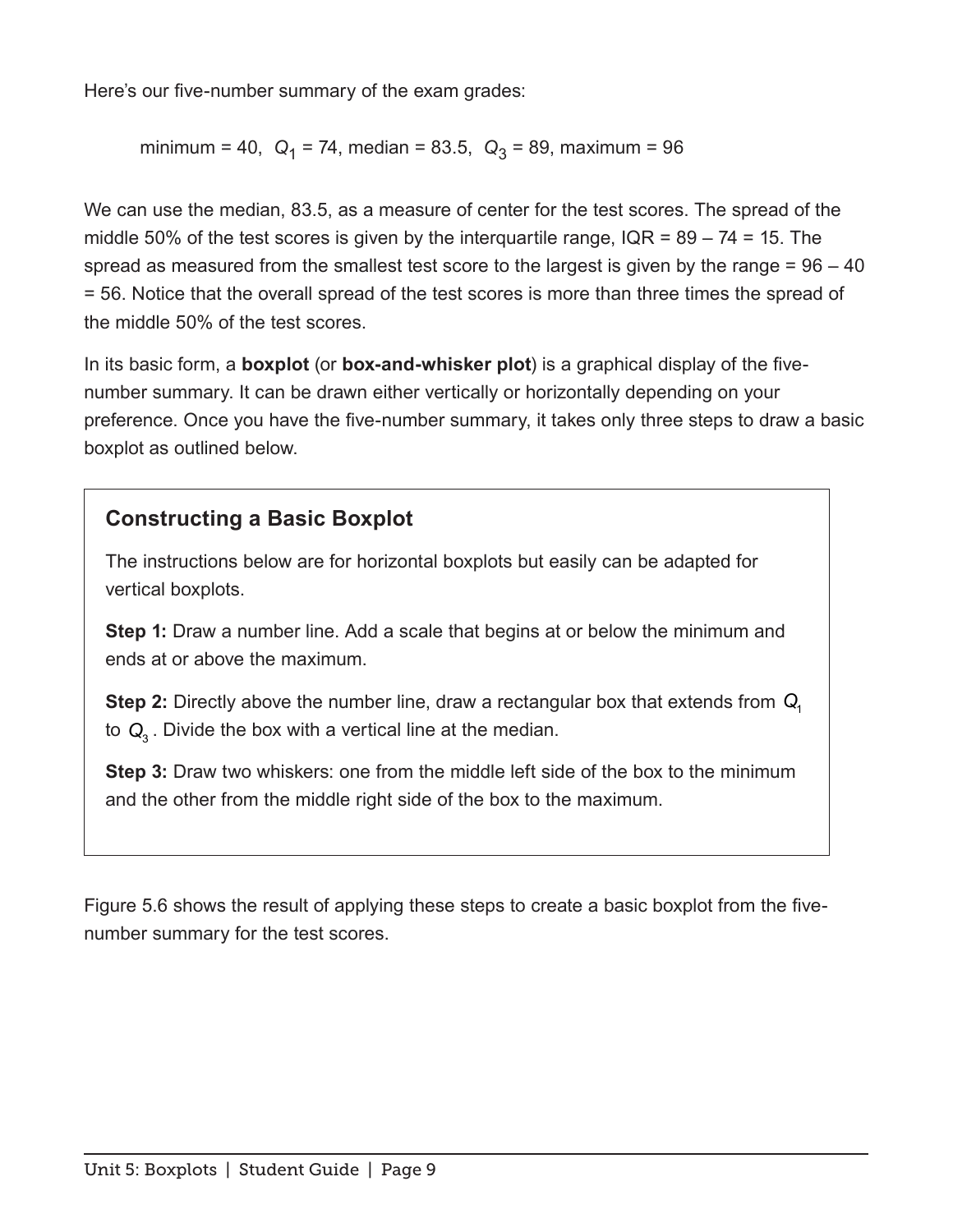

*Figure 5.6. Basic boxplot of exam grades.*

 $Q_1$  = 74, median = 83.5,  $Q_3$  = 89, maximum = 96

Each part of the boxplot – the left whisker, the box from  $Q_1$  to the median, the box from the median to  $Q_3$ , and the right whisker – represents the spread of one quarter of the data. So, for example, because the box from  $Q<sub>1</sub>$  to the median is longer than the box from the median to Q<sub>3</sub>, we know that the second quarter of the test scores are more spread out than the third quarter of the test scores.

Notice also the long left whisker that extends from  $Q_1 = 74$  all the way down to the minimum test score of 40. We don't know if that long whisker is the result of a single low grade, an outlier, or if the pattern of the lower quarter of the test scores spreads out over the interval from 40 to 74. A modifed boxplot, which separates out the outliers and adjusts the lengths of the whiskers so that they are unaffected by outliers, will help us sort out this issue. Here are the steps needed to convert a basic boxplot into a modifed boxplot (the generally preferred plot).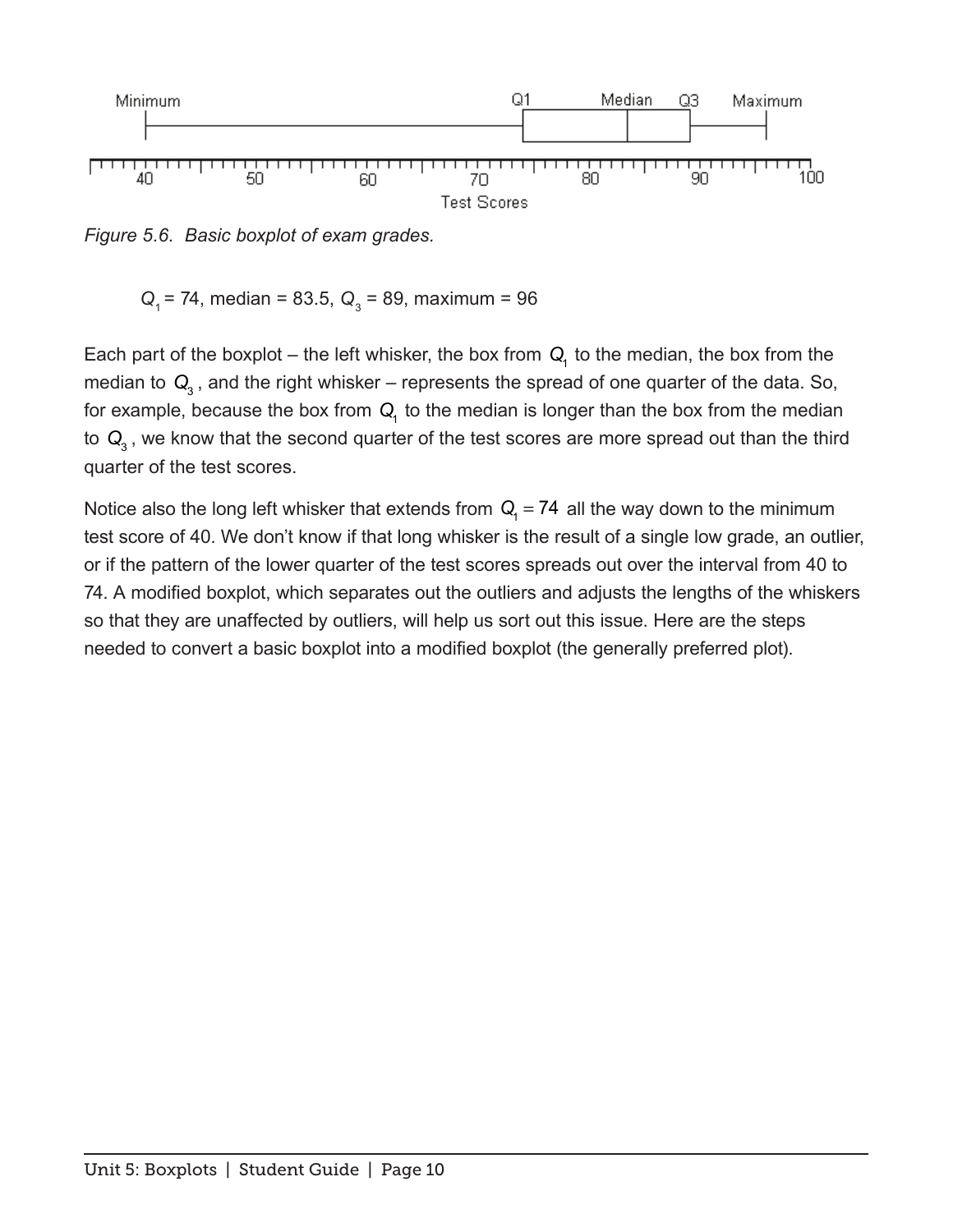#### **Constructing a Modifed Boxplot**

**Step 1**: After making a basic boxplot, remove the whiskers.

**Step 2**: Compute the IQR =  $Q_3 - Q_1$ ; compute a step = 1.5 × IQR.

**Step 3**: Calculate the inner fences (one step on either side of the box ends):

*Q*<sub>1</sub> − 1 step and *Q*<sub>2</sub> − 1 step 3

Calculate the outer fences (two steps on either side of the box ends):

 $Q_1 - 2$  steps and  $Q_3 + 2$  steps .

**Step 4**: Identify the mild outliers. Use an asterisk (\*) to plot any data values that lie between the two fences. Identify the extreme outliers. Use another symbol, such as an open circle, to plot any data values that are more extreme than the outer fences.

**Step 5**: Attach a whisker from the left end of the box to the smallest data value that is not an outlier. Then attach a whisker from the right end of the box to the largest data value that is not an outlier.

Next, we convert the basic boxplot from Figure 5.6 into the modifed boxplot shown in Figure 5.7. We begin by removing the whiskers from the basic boxplot. Then we calculate the inner and outer fences as follows:

 $IOR = 89 - 74 = 15$ Step =  $1.5 \times$  IQR =  $1.5(15)$  = 22.5 Inner fences: Q<sub>1</sub> - 1 step; Q<sub>3</sub> + 1 step: 74 - 22.5 = 51.5; 89 + 22.5 = 111.5 Outer fences: *Q*1 - 2 steps; *Q*3 + 2 steps: 74 - 2(22.5) = 29; 89 + 2(22.5) = 134

Two test scores, 40 and 41, fall between the lower inner fence and lower outer fence and hence are classifed as mild outliers. Mark each of their locations with an asterisk. (There are no extreme outliers.) Attach the left end of the box at *Q*1 to 68, the smallest test score that is not an outlier. Redraw the original right whisker (since all test scores were smaller than the upper fences).

The completed modifed boxplot appears in Figure 5.7.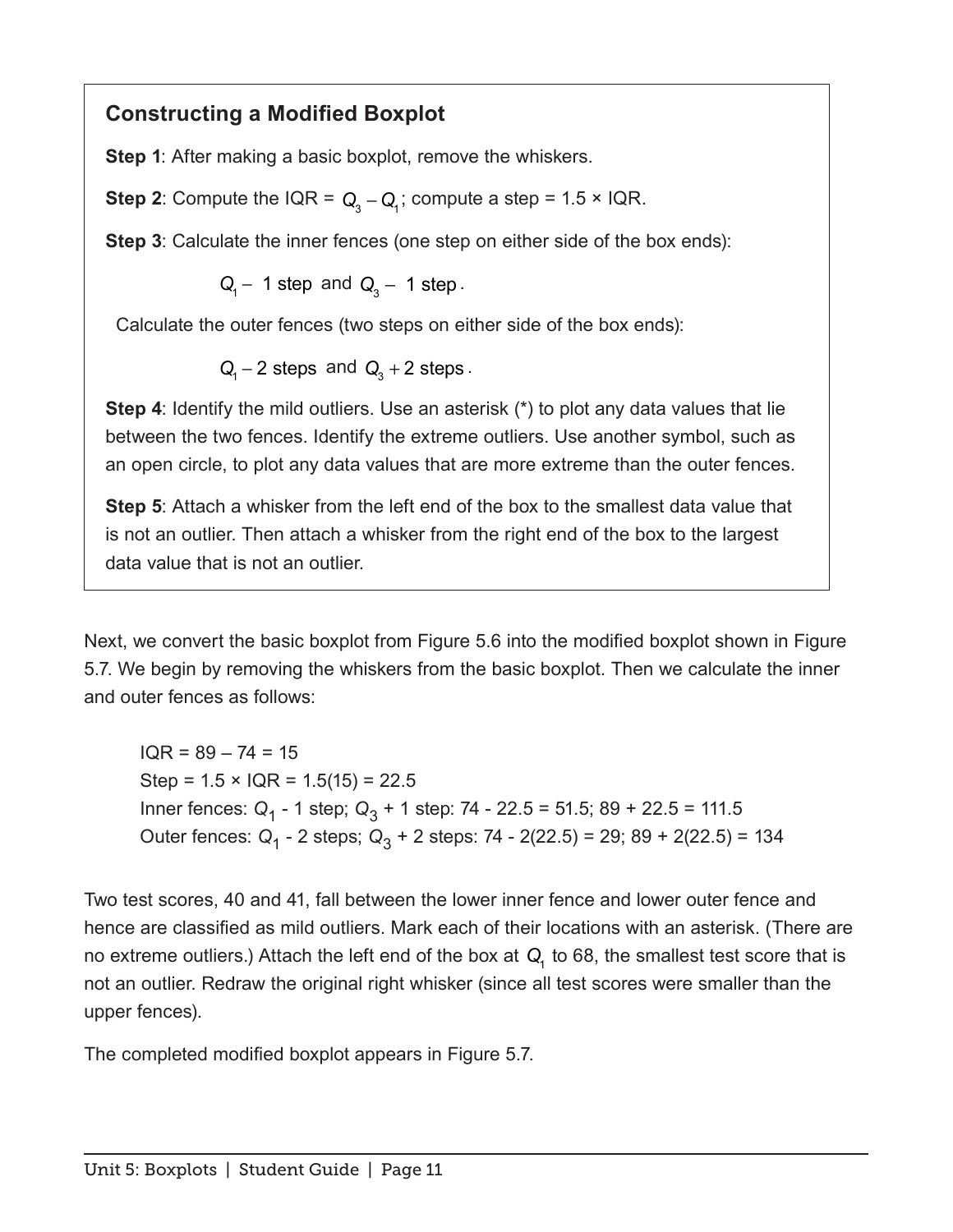

*Figure 5.7. Modifed boxplot of test scores.*

Notice that in the modifed boxplot, the length of the lower whisker is about the same as the upper whisker, which indicates that with outliers removed the lower quarter of the test scores had about the same spread as the upper quarter of the test scores. The long left whisker in the basic boxplot was due to two students whose grades were outliers.